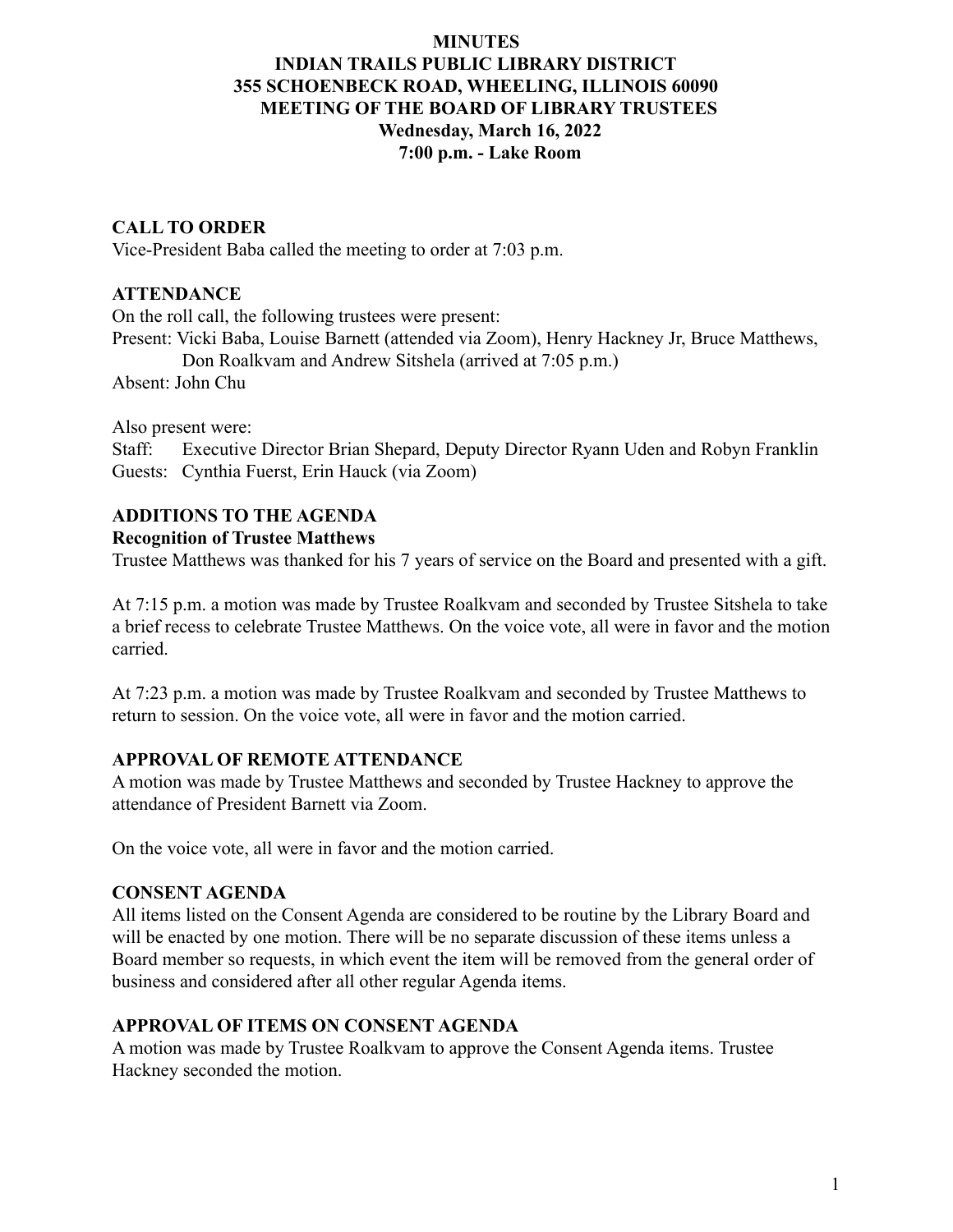## **MINUTES INDIAN TRAILS PUBLIC LIBRARY DISTRICT 355 SCHOENBECK ROAD, WHEELING, ILLINOIS 60090 MEETING OF THE BOARD OF LIBRARY TRUSTEES Wednesday, March 16, 2022 7:00 p.m. - Lake Room**

On the voice vote, all were in favor and the motion carried.

### **COMMENTS ON CONSENT AGENDA ITEMS**

The Board reviewed and commented on the various reports. Discussion was held and questions were answered.

### **PUBLIC COMMENTS**

Erin Hauck addressed the Board briefly to note that she was in attendance.

### **UNFINISHED BUSINESS**

#### **Programs and Services Update**

Deputy Director Uden discussed that the Adult Services department has put together a fact-based resource list for members regarding the crisis in Ukraine. It also includes information about donation opportunities. Director Shepard mentioned that staff have been collecting donations for UNHCR, the United Nations refugee agency, which is at multiple points in Eastern Europe aiding the Ukrainian refugees. Deputy Director Uden noted that the library has been busier since the mask mandate was lifted and some programs have returned to in-person attendance. Finally, she mentioned that, in April, we will be participating in a month-long library wide initiative promoting relevant techniques and goals for financial education (and is in support of the Federal Money Smart Week initiative). This will include a book display, an interactive display and programs.

#### **Trustee Vacancy Discussion**

Trustees discussed the process of interviewing candidates for the open trustee position. The interviews will be scheduled for 45 minutes each. The trustees also discussed questions that will be asked. The interviews will be conducted on April 6th at a special board meeting in closed session.

#### **Strategic Plan**

Executive Director Shepard discussed the updated strategic plan goals that were based on the feedback from the Board at the March Workshop. He noted that there were three main points that were changed. Trustee Roalkvam made a motion to approve the 2022 - 2026 Strategic Plan as presented. Trustee Hackney seconded the motion.

On the voice vote, all were in favor and the motion carried.

**NEW BUSINESS** None